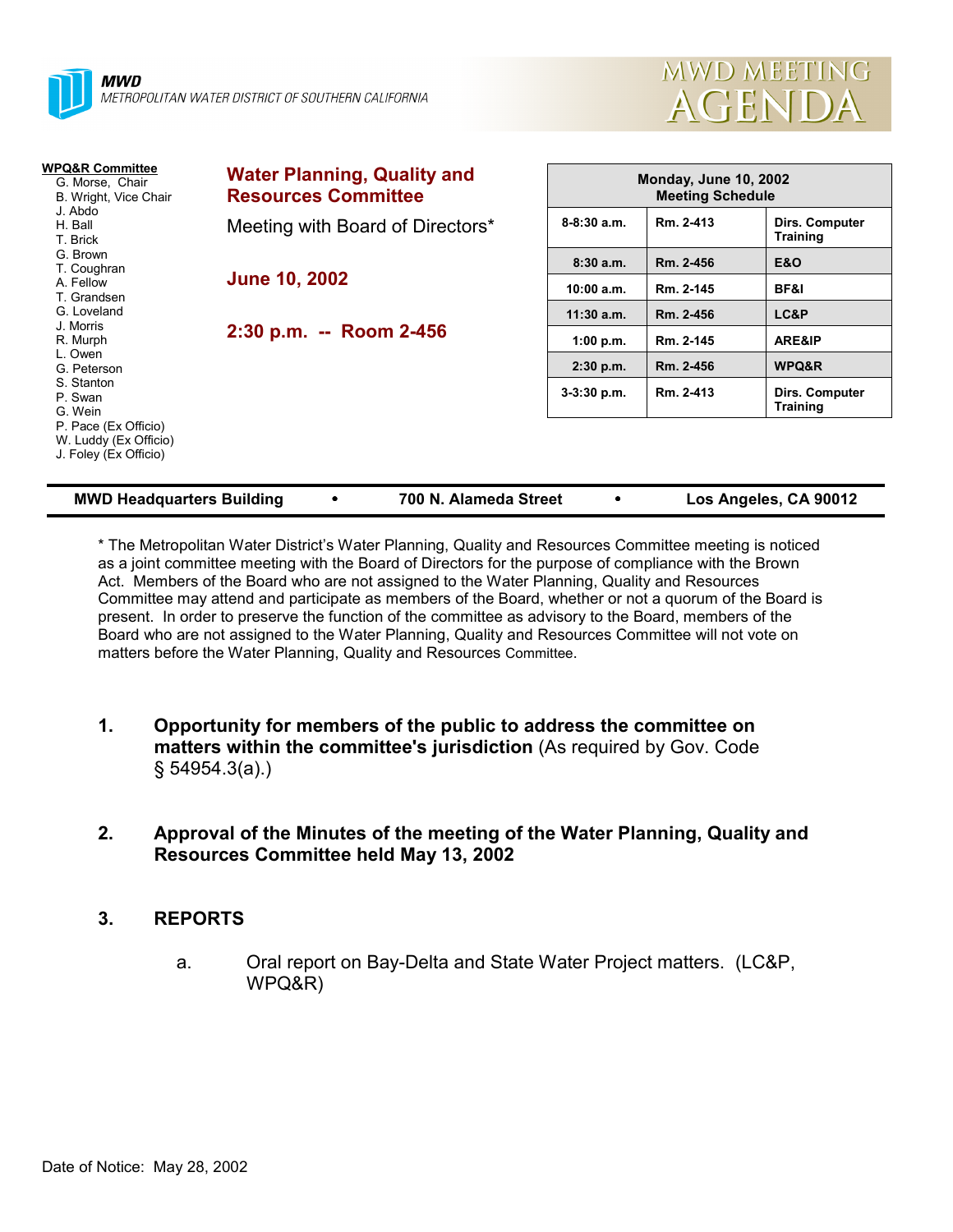#### **4. CONSENT CALENDAR ITEMS - ACTION**

**8-4** Approve rates for previously authorized emergency water service for Tijuana, Mexico for July 2002 through December 2003. (WPQ&R)

### **5. OTHER BOARD ITEMS - ACTION**

**9-3** Approve principles for San Diego Surface Storage Operating Agreement. (BF&I, WPQ&R)

### **6. BOARD INFORMATION ITEMS**

**10-2** Review of Perchlorate Action Plan. (WPQ&R)

### **7. COMMITTEE ITEMS**

- a. Status report on the 2002 IRP update
- b. Water Surplus and Drought Management Plan update report
- c. Discussion on potential storage options
- d. Oral report regarding Colorado River related environmental issues in **Mexico**

#### **8. MANAGEMENT REPORT**

a. Water Resource Management Manager's report

## **9. FOLLOW-UP ITEMS**

None

## **10. FUTURE AGENDA ITEMS**